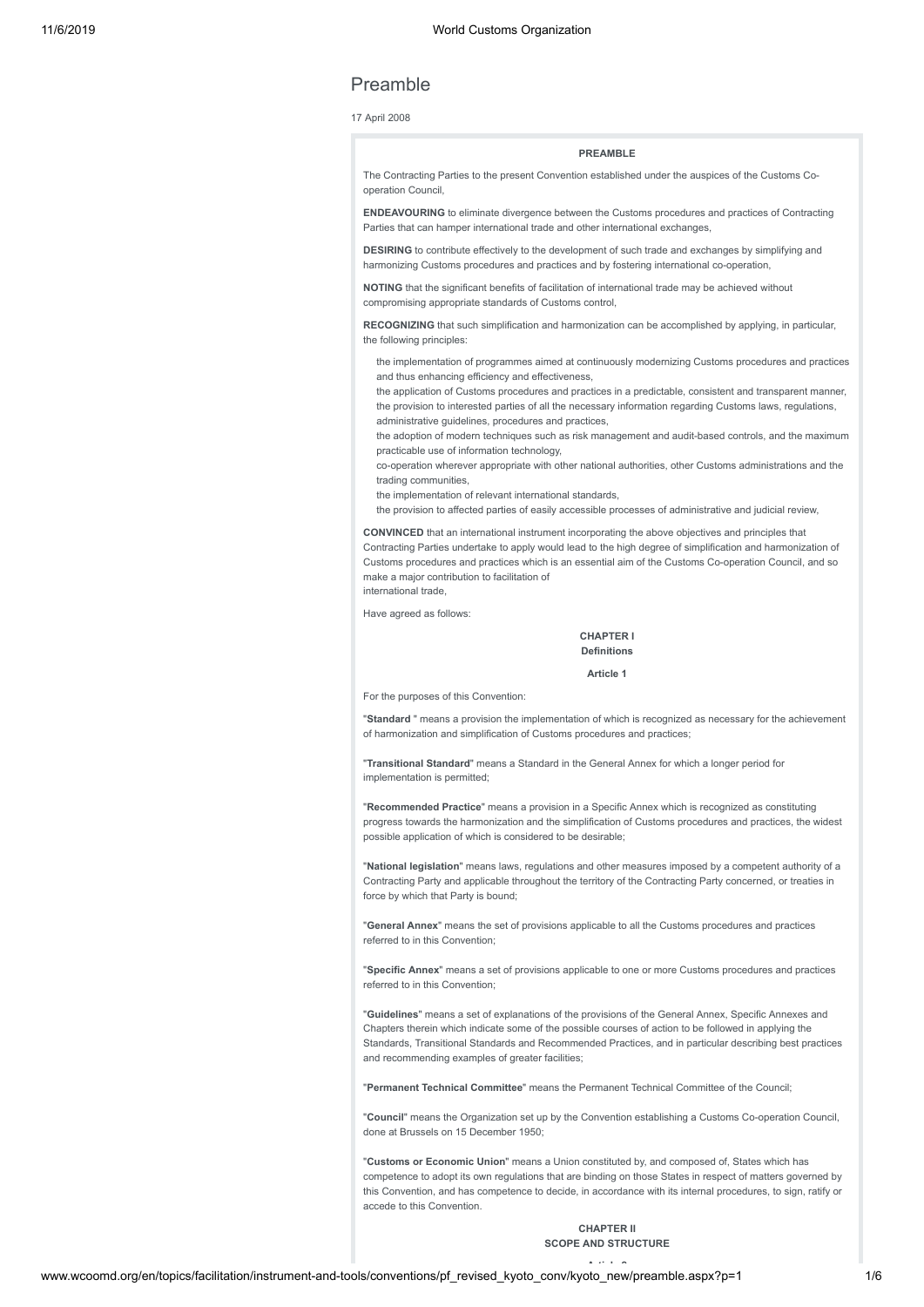# **Article 2**

# **Scope of the Convention**

Each Contracting Party undertakes to promote the simplification and harmonization of Customs procedures and, to that end, to conform, in accordance with the provisions of this Convention, to the Standards, Transitional Standards and Recommended Practices in the Annexes to this Convention. However, nothing shall prevent a Contracting Party from granting facilities greater than those provided for therein, and each Contracting Party is recommended to grant such greater facilities as extensively as possible.

# **Article 3**

The provisions of this Convention shall not preclude the application of national legislation with regard to either prohibitions or restrictions on goods which are subject to Customs control.

# **Article 4**

# **Structure of the Convention**

The Convention comprises a Body, a General Annex and Specific Annexes.

The General Annex and each Specific Annex to this Convention consist, in principle, of Chapters which subdivide an Annex and comprise:

definitions; and

Standards, some of which in the General Annex are Transitional Standards.

Each Specific Annex also contains Recommended Practices.

Each Annex is accompanied by Guidelines, the texts of which are not binding upon Contracting Parties.

# **Article 5**

For the purposes of this Convention, any Specific Annex(es) or Chapter(s) therein to which a Contracting Party is bound shall be construed to be an integral part of the Convention, and in relation to that Contracting Party any reference to the Convention shall be deemed to include a reference to such Annex(es) or Chapter(s).

# **CHAPTER III MANAGEMENT OF THE CONVENTION**

# **Article 6**

**Management Committee**

There shall be established a Management Committee to consider the implementation of this Convention, any measures to secure uniformity in the interpretation and application thereof, and any amendments proposed thereto.

The Contracting Parties shall be members of the Management Committee.

The competent administration of any entity qualified to become a Contracting Party to this Convention under the provisions of Article 8 or of any Member of the World Trade Organization shall be entitled to attend the sessions of the Management Committee as an observer. The status and rights of such Observers shall be determined by a Council Decision. The aforementioned rights cannot be exercised before the entry into force of the Decision.

The Management Committee may invite the representatives of international governmental and nongovernmental organizations to attend the sessions of the Management Committee as observers. The Management Committee:

shall recommend to the Contracting Parties:

amendments to the Body of this Convention;

amendments to the General Annex, the Specific Annexes and Chapters therein and the incorporation of new Chapters to the General Annex; and

the incorporation of new Specific Annexes and new Chapters to Specific Annexes;

may decide to amend Recommended Practices or to incorporate new Recommended Practices to Specific Annexes or Chapters therein in accordance with Article 16;

shall consider implementation of the provisions of this Convention in accordance with Article 13, paragraph 4;

shall review and update the Guidelines;

shall consider any other issues of relevance to this Convention that may be referred to it;

shall inform the Permanent Technical Committee and the Council of its decisions.

The competent administrations of the Contracting Parties shall communicate to the Secretary General of the Council proposals under paragraph 5 (a), (b), (c) or (d) of this Article and the reasons therefor, together with any requests for the inclusion of items on the Agenda of the sessions of the Management Committee. The Secretary General of the Council shall bring proposals to the attention of the competent administrations of the Contracting Parties and of the observers referred to in paragraphs 2, 3 and 4 of this **Article** 

The Management Committee shall meet at least once each year. It shall annually elect a Chairman and Vice-Chairman. The Secretary General of the Council shall circulate the invitation and the draft Agenda to the competent administrations of the Contracting Parties and to the observers referred to in paragraphs 2, 3 and 4 of this Article at least six weeks before the Management Committee meets.

Where a decision cannot be arrived at by consensus, matters before the Management Committee shall be decided by voting of the Contracting Parties present. Proposals under paragraph 5 (a), (b) or (c) of this Article shall be approved by a two-thirds majority of the votes cast. All other matters shall be decided by the Management Committee by a majority of the votes cast.

Where Article 8, paragraph 5 of this Convention applies, the Customs or Economic Unions which are Contracting Parties shall have, in case of voting, only a number of votes equal to the total votes allotted to their Members which are Contracting Parties.

Before the closure of its session, the Management Committee shall adopt a report. This report shall be transmitted to the Council and to the Contracting Parties and observers mentioned in paragraphs 2, 3 and 4.

In the absence of relevant provisions in this Article, the Rules of Procedure of the Council shall be applicable, unless the Management Committee decides otherwise.

#### **Article 7**

For the purpose of voting in the Management Committee, there shall be separate voting on each Specific

Annex and each Chanter of a Specific Anne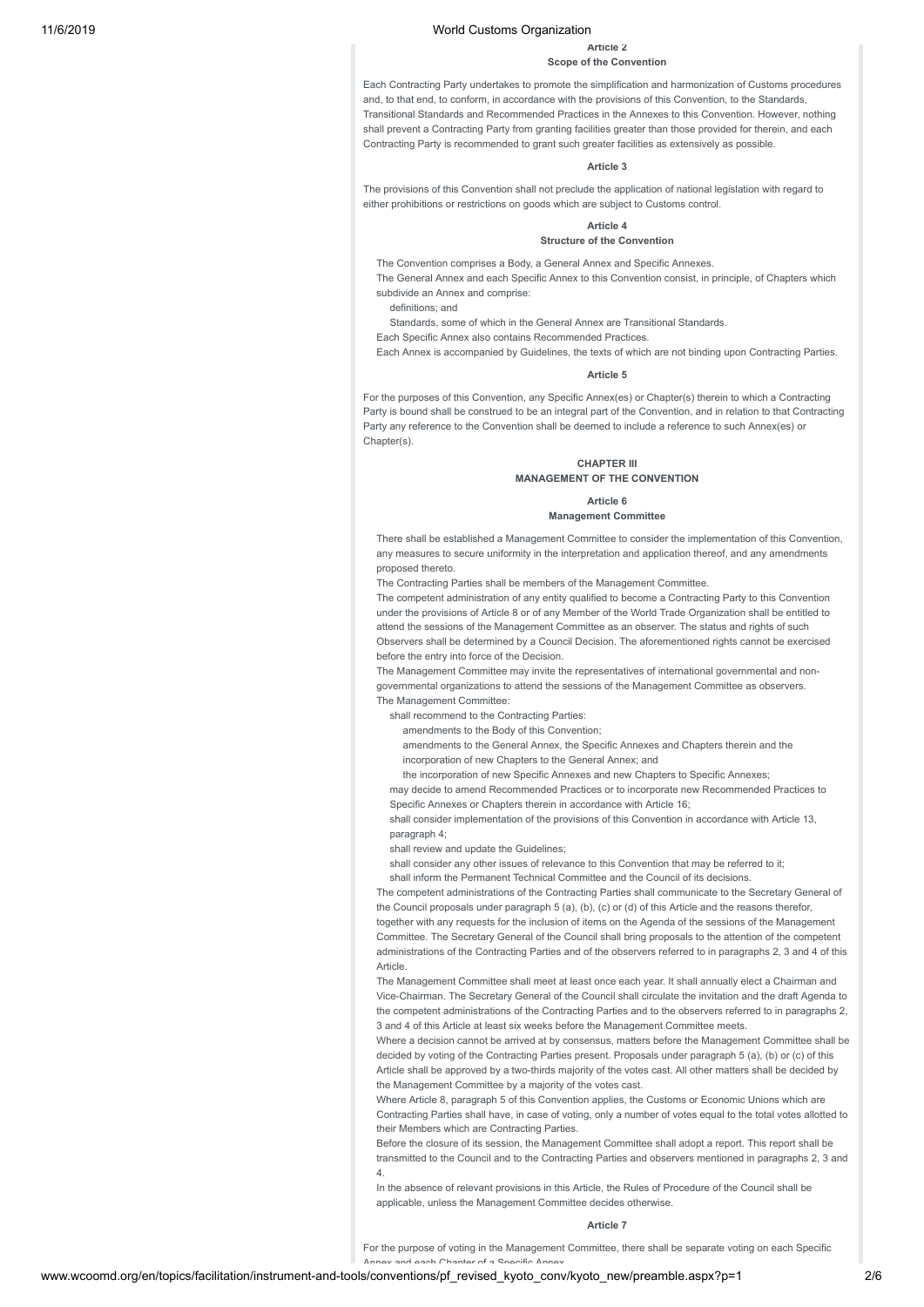Annex and each Chapter of a Specific Annex.

Each Contracting Party shall be entitled to vote on matters relating to the interpretation, application or amendment of the Body and General Annex of the Convention.

As regards matters concerning a Specific Annex or Chapter of a Specific Annex that is already in force, only those Contracting Parties that have accepted that Specific Annex or Chapter therein shall have the right to vote.

Each Contracting Party shall be entitled to vote on drafts of new Specific Annexes or new Chapters of a Specific Annex.

# **CHAPTER IV CONTRACTING PARTY**

**Article 8 Ratification of the Convention**

Any Member of the Council and any Member of the United Nations or its specialized agencies may become a Contracting Party to this Convention:

by signing it without reservation of ratification;

by depositing an instrument of ratification after signing it subject to ratification; or

by acceding to it.

This Convention shall be open until 30th June 1974 for signature at the Headquarters of the Council in Brussels by the Members referred to in paragraph 1 of this Article. Thereafter, it shall be open for accession by such Members.

Any Contracting Party shall, at the time of signing, ratifying or acceding to this Convention, specify which if any of the Specific Annexes or Chapters therein it accepts. It may subsequently notify the depositary that it accepts one or more Specific Annexes or Chapters therein.

Contracting Parties accepting any new Specific Annex or any new Chapter of a Specific Annex shall notify the depositary in accordance with paragraph 3 of this Article.

(a) Any Customs or Economic Union may become, in accordance with paragraphs 1, 2 and 3 of this Article, a Contracting Party to this Convention. Such Customs or Economic Union shall inform the depositary of its competence with respect to the matters governed by this Convention. Such Customs or Economic Union shall also inform the depositary of any substantial modification in the extent of its competence.

(b) A Customs or Economic Union which is a Contracting Party to this Convention shall, for the matters within its competence, exercise in its own name the rights, and fulfil the responsibilities, which the Convention confers on the Members of such a Union which are Contracting Parties to this Convention. In such a case, the Members of such a Union shall not be entitled to individually exercise these rights including the right to vote.

## **Article 9**

Any Contracting Party which ratifies this Convention or accedes thereto shall be bound by any amendments to this Convention, including the General Annex, which have entered into force at the date of deposit of its instrument of ratification or accession.

Any Contracting Party which accepts a Specific Annex or Chapter therein shall be bound by any amendments to the Standards contained in that Specific Annex or Chapter which have entered into force at the date on which it notifies its acceptance to the depositary. Any Contracting Party which accepts a Specific Annex or Chapter therein shall be bound by any amendments to the Recommended Practices contained therein, which have entered into force at the date on which it notifies its acceptance to the depositary, unless it enters reservations against one or more of those Recommended Practices in accordance with Article 12 of this Convention.

# **Article 10 Application of the Convention**

Any Contracting Party may, at the time of signing this Convention without reservation of ratification or of depositing its instrument of ratification or accession, or at any time thereafter, declare by notification given to the depositary that this Convention shall extend to all or any of the territories for whose international relations it is responsible. Such notification shall take effect three months after the date of the receipt thereof by the depositary. However, this Convention shall not apply to the territories named in the notification before this Convention has entered into force for the Contracting Party concerned. Any Contracting Party which has made a notification under paragraph 1 of this Article extending this Convention to any territory for whose international relations it is responsible may notify the depositary, under the procedure of Article 19 of this Convention, that the territory in question will no longer apply this Convention.

# **Article 11**

For the application of this Convention, a Customs or Economic Union that is a Contracting Party shall notify to the Secretary General of the Council the territories which form the Customs or Economic Union, and these territories are to be taken as a single territory. Acceptance of the provisions and reservations

> **Article 12 Acceptance of the provisions and reservations**

All Contracting Parties are hereby bound by the General Annex. A Contracting Party may accept one or more of the Specific Annexes or one or more of the Chapters therein. A Contracting Party which accepts a Specific Annex or Chapter(s) therein shall be bound by all the Standards therein. A Contracting Party which accepts a Specific Annex or Chapter(s) therein shall be bound by all the Recommended Practices therein unless, at the time of acceptance or at any time thereafter, it notifies the depositary of the Recommended Practice(s) in respect of which it enters reservations, stating the differences existing between the provisions of its national legislation and those of the Recommended Practice(s) concerned. Any Contracting Party which has entered reservations may withdraw them, in whole or in part, at any time by notification to the depositary specifying the date on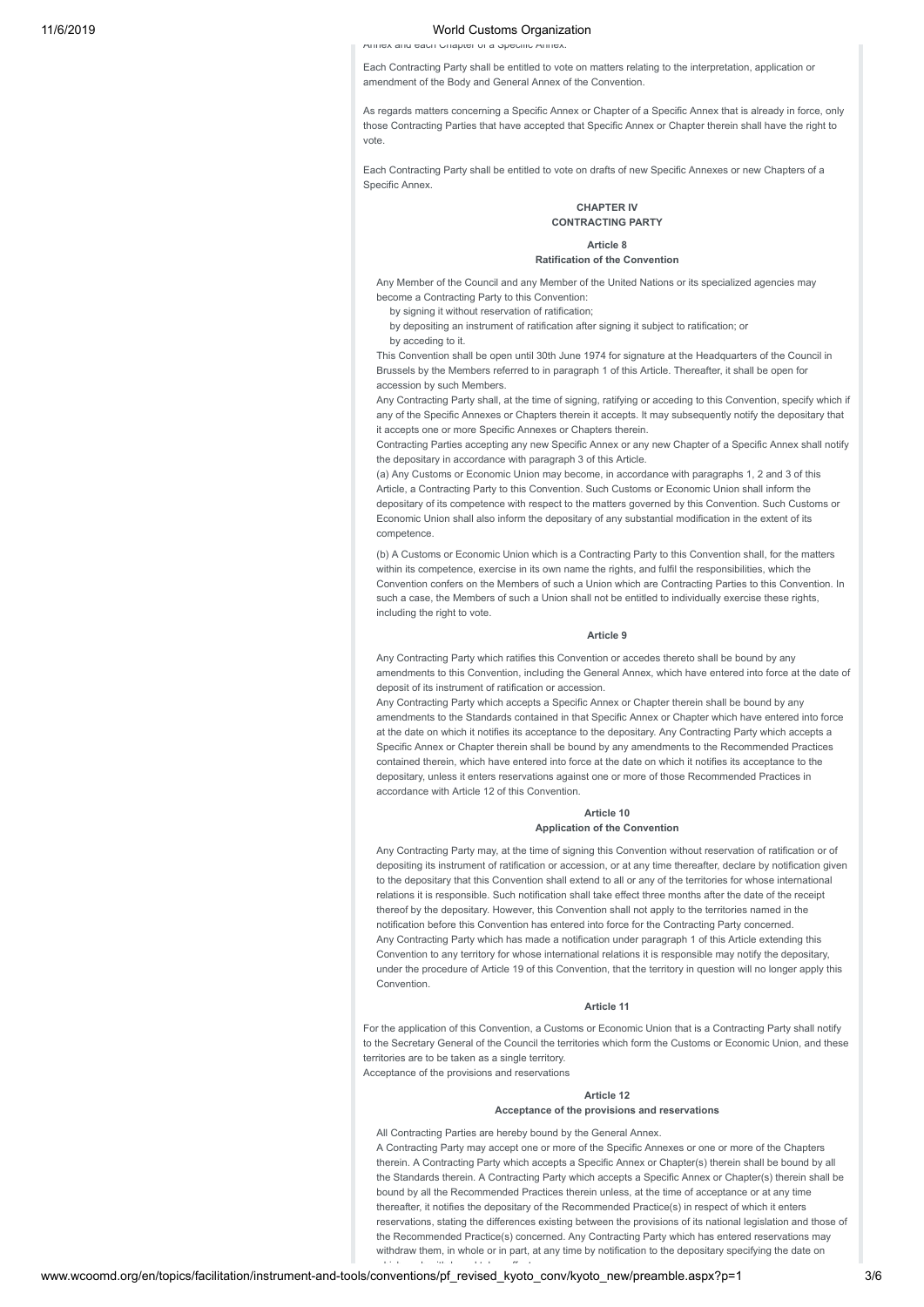#### which such withdrawal takes effect.

Each Contracting Party bound by a Specific Annex or Chapter(s) therein shall examine the possibility of withdrawing any reservations to the Recommended Practices entered under the terms of paragraph 2 and notify the Secretary General of the Council of the results of that review at the end of every three-year period commencing from the date of the entry into force of this Convention for that Contracting Party, specifying the provisions of its national legislation which, in its opinion, are contrary to the withdrawal of the reservations.

# **Article 13**

# **Implementation of the provisions**

Each Contracting Party shall implement the Standards in the General Annex and in the Specific Annex(es) or Chapter(s) therein that it has accepted within 36 months after such Annex(es) or Chapter(s) have entered into force for that Contracting Party.

Each Contracting Party shall implement the Transitional Standards in the General Annex within 60 months of the date that the General Annex has entered into force for that Contracting Party.

Each Contracting Party shall implement the Recommended Practices in the Specific Annex(es) or Chapter(s) therein that it has accepted within 36 months after such Specific Annex(es) or Chapter(s) have entered into force for that Contracting Party, unless reservations have been entered as to one or more of those Recommended Practices.

(a) Where the periods provided for in paragraph 1 or 2 of this Article would, in practice, be insufficient for any Contracting Party to implement the provisions of the General Annex, that Contracting Party may request the Management Committee, before the end of the period referred to in paragraph 1 or 2 of this Article, to provide an extension of that period. In making the request, the Contracting Party shall state the provision(s) of the General Annex with regard to which an extension of the period is required and the reasons for such request.

(b) In exceptional circumstances, the Management Committee may decide to grant such an extension. Any decision by the Management Committee granting such an extension shall state the exceptional circumstances justifying the decision and the extension shall in no case be more than one year. At the expiry of the period of extension, the Contracting Party shall notify the depositary of the implementation of the provisions with regard to which the extension was granted.

#### **Article 14 Settlement of disputes**

Any dispute between two or more Contracting Parties concerning the interpretation or application of this Convention shall so far as possible be settled by negotiation between them.

Any dispute which is not settled by negotiation shall be referred by the Contracting Parties in dispute to the Management Committee which shall thereupon consider the dispute and make recommendations for its settlement.

The Contracting Parties in dispute may agree in advance to accept the recommendations of the Management Committee as binding.

## **Article 15 Amendments to the Convention**

The text of any amendment recommended to the Contracting Parties by the Management Committee in accordance with Article 6, paragraph 5 (a) (i) and (ii) shall be communicated by the Secretary General of the Council to all Contracting Parties and to those Members of the Council that are not Contracting Parties.

Amendments to the Body of the Convention shall enter into force for all Contracting Parties twelve months after deposit of the instruments of acceptance by those Contracting Parties present at the session of the Management Committee during which the amendments were recommended, provided that no objection is lodged by any of the Contracting Parties within a period of twelve months from the date of communication of such amendments.

Any recommended amendment to the General Annex or the Specific Annexes or Chapters therein shall be deemed to have been accepted six months after the date the recommended amendment was communicated to Contracting Parties, unless:

there has been an objection by a Contracting Party or, in the case of a Specific Annex or Chapter, by a Contracting Party bound by that Specific Annex or Chapter; or

a Contracting Party informs the Secretary General of the Council that, although it intends to accept the recommended amendment, the conditions necessary for such acceptance are not yet fulfilled.

If a Contracting Party sends the Secretary General of the Council a communication as provided for in paragraph 3 (b) of this Article, it may, so long as it has not notified the Secretary General of the Council of its acceptance of the recommended amendment, submit an objection to that amendment within a period of eighteen months following the expiry of the six-month period referred to in paragraph 3 of this Article. If an objection to the recommended amendment is notified in accordance with the terms of paragraph 3 (a) or 4 of this Article, the amendment shall be deemed not to have been accepted and shall be of no effect.

If any Contracting Party has sent a communication in accordance with paragraph 3 (b) of this Article, the amendment shall be deemed to have been accepted on the earlier of the following two dates:

the date by which all the Contracting Parties which sent such communications have notified the Secretary General of the Council of their acceptance of the recommended amendment, provided that, if all the acceptances were notified before the expiry of the period of six months referred to in paragraph 3 of this Article, that date shall be taken to be the date of expiry of the said six-month period; the date of expiry of the eighteen-month period referred to in paragraph 4 of this Article.

Any amendment to the General Annex or the Specific Annexes or Chapters therein deemed to be accepted shall enter into force either six months after the date on which it was deemed to be accepted or, if a different period is specified in the recommended amendment, on the expiry of that period after the date on which the amendment was deemed to be accepted.

The Secretary General of the Council shall, as soon as possible, notify the Contracting Parties to this Convention of any objection to the recommended amendment made in accordance with paragraph 3 (a), and of any communication received in accordance with paragraph 3 (b), of this Article. The Secretary General of the Council shall subsequently inform the Contracting Parties whether the Contracting Party or Parties which have sent such a communication raise an objection to the recommended amendment or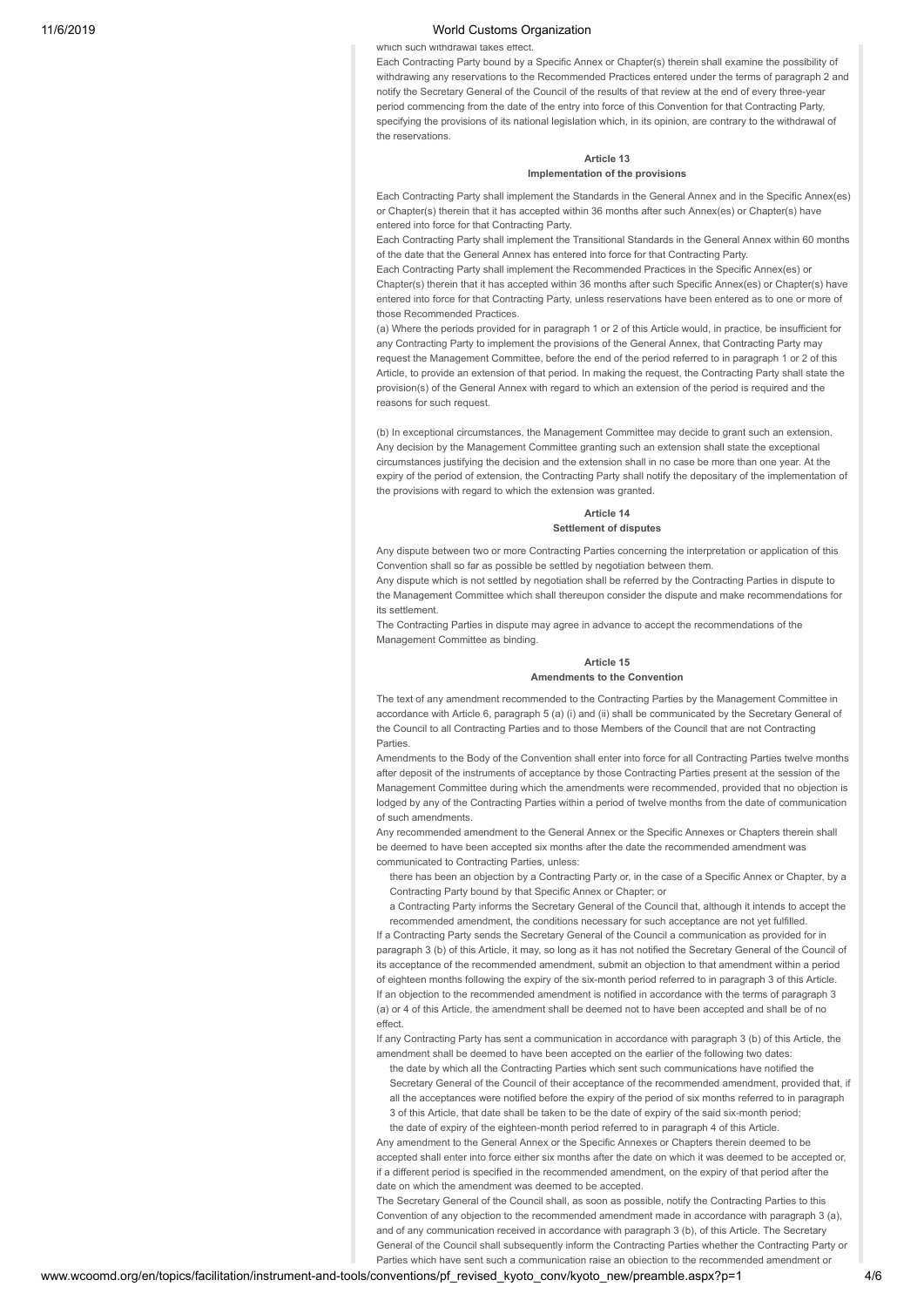accept it.

#### **Article 16**

Parties which have sent such a communication raise an objection to the recommended amendment or

Notwithstanding the amendment procedure laid down in Article 15 of this Convention, the Management Committee in accordance with Article 6 may decide to amend any Recommended Practice or to incorporate new Recommended Practices to any Specific Annex or Chapter therein. Each Contracting Party shall be invited by the Secretary General of the Council to participate in the deliberations of the Management Committee. The text of any such amendment or new Recommended Practice so decided upon shall be communicated by the Secretary General of the Council to the Contracting Parties and those Members of the Council that are not Contracting Parties to this Convention.

Any amendment or incorporation of new Recommended Practices decided upon under paragraph 1 of this Article shall enter into force six months after their communication by the Secretary General of the Council. Each Contracting Party bound by a Specific Annex or Chapter therein forming the subject of such amendments or incorporation of new Recommended Practices shall be deemed to have accepted those amendments or new Recommended Practices unless it enters a reservation under the procedure of Article 12 of this Convention.

# **Article 17**

# **Duration of accession**

This Convention is of unlimited duration but any Contracting Party may denounce it at any time after the date of its entry into force under Article 18 thereof.

The denunciation shall be notified by an instrument in writing, deposited with the depositary.

The denunciation shall take effect six months after the receipt of the instrument of denunciation by the depositary.

The provisions of paragraphs 2 and 3 of this Article shall also apply in respect of the Specific Annexes or Chapters therein, for which any Contracting Party may withdraw its acceptance at any time after the date of the entry into force.

Any Contracting Party which withdraws its acceptance of the General Annex shall be deemed to have denounced the Convention. In this case, the provisions of paragraphs 2 and 3 also apply.

# **CHAPTER V FINAL PROVISIONS**

#### **Article 18**

#### **Entry into force of the Convention**

This Convention shall enter into force three months after five of the entities referred to in paragraphs 1 and 5 of Article 8 thereof have signed the Convention without reservation of ratification or have deposited their instruments of ratification or accession.

This Convention shall enter into force for any Contracting Party three months after it has become a Contracting Party in accordance with the provisions of Article 8.

Any Specific Annex or Chapter therein to this Convention shall enter into force three months after five Contracting Parties have accepted that Specific Annex or that Chapter.

After any Specific Annex or Chapter therein has entered into force in accordance with paragraph 3 of this Article, that Specific Annex or Chapter therein shall enter into force for any Contracting Party three months after it has notified its acceptance. No Specific Annex or Chapter therein shall, however, enter into force for a Contracting Party before this Convention has entered into force for that Contracting Party.

## **Article 19**

# **Depositary of the Convention**

This Convention, all signatures with or without reservation of ratification and all instruments of ratification or accession shall be deposited with the Secretary General of the Council. The depositary shall:

receive and keep custody of the original texts of this Convention;

prepare certified copies of the original texts of this Convention and transmit them to the Contracting Parties and those Members of the Council that are not Contracting Parties and the Secretary General of the United Nations;

receive any signature with or without reservation of ratification, ratification or accession to this Convention and receive and keep custody of any instruments, notifications and communications relating to it:

examine whether the signature or any instrument, notification or communication relating to this Convention is in due and proper form and, if need be, bring the matter to the attention of the Contracting Party in question;

notify the Contracting Parties, those Members of the Council that are not Contracting Parties, and the Secretary General of the United Nations of:

signatures, ratifications, accessions and acceptances of Annexes and Chapters under Article 8 of this Convention;

new Chapters of the General Annex and new Specific Annexes or Chapters therein which the

Management Committee decides to recommend to incorporate in this Convention;

the date of entry into force of this Convention, of the General Annex and of each Specific Annex or Chapter therein in accordance with Article 18 of this Convention;

notifications received in accordance with Articles 8, 10, 11, 12 and 13 of this Convention; 14. withdrawals of acceptances of Annexes/Chapters by Contracting Parties;

denunciations under Article 17 of this Convention; and

any amendment accepted in accordance with Article 15 of this Convention and the date of its entry into force.

In the event of any difference appearing between a Contracting Party and the depositary as to the performance of the latter's functions, the depositary or that Contracting Party shall bring the question to the attention of the other Contracting Parties and the signatories or, as the case may be, the Management Committee or the Council.

## **Article 20**

# **Registration and authentic texts** In accordance with Article 102 of the Charter of the United Nations this Convention shall be registered with

www.wcoomd.org/en/topics/facilitation/instrument-and-tools/conventions/pf\_revised\_kyoto\_conv/kyoto\_new/preamble.aspx?p=1 5/6